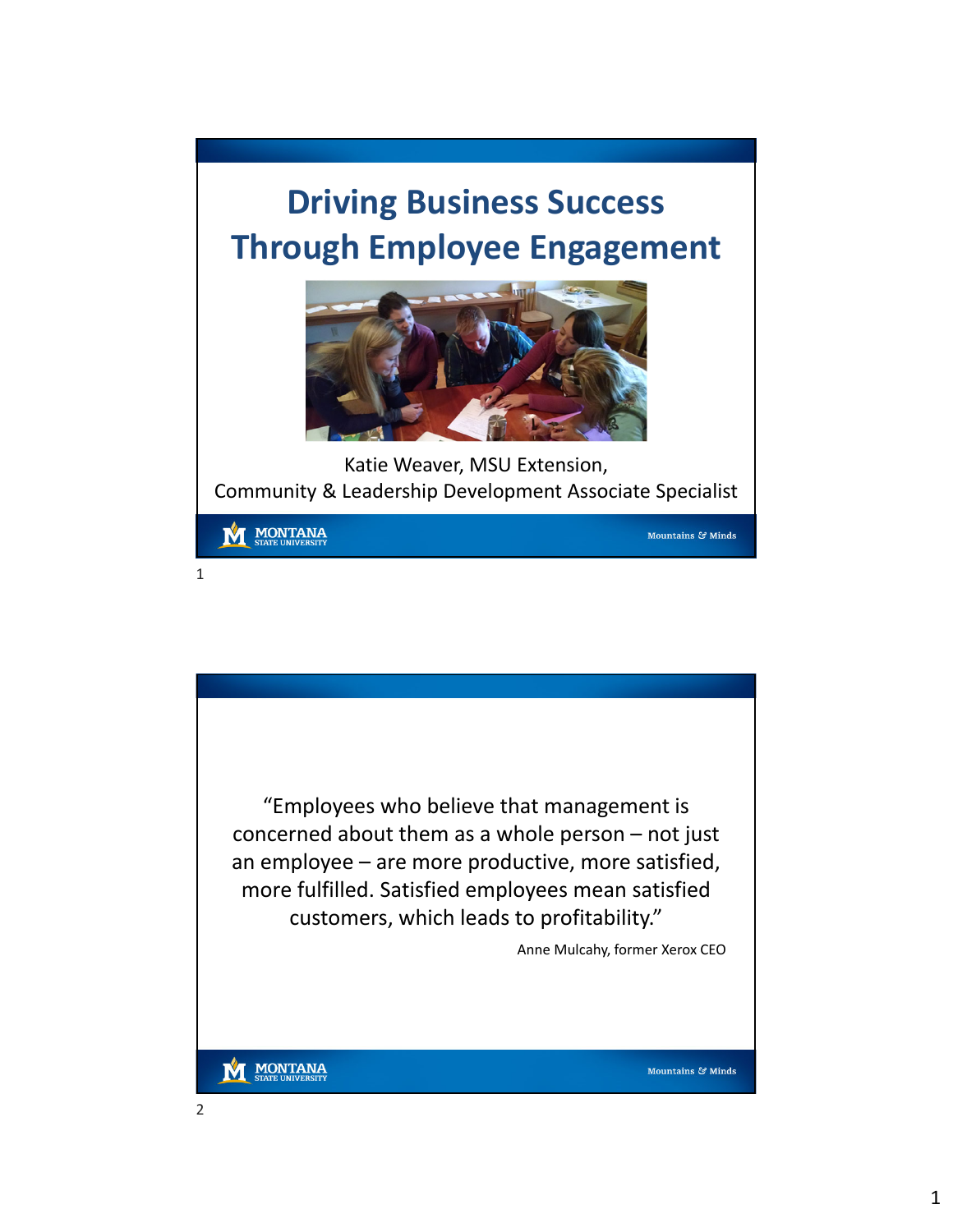

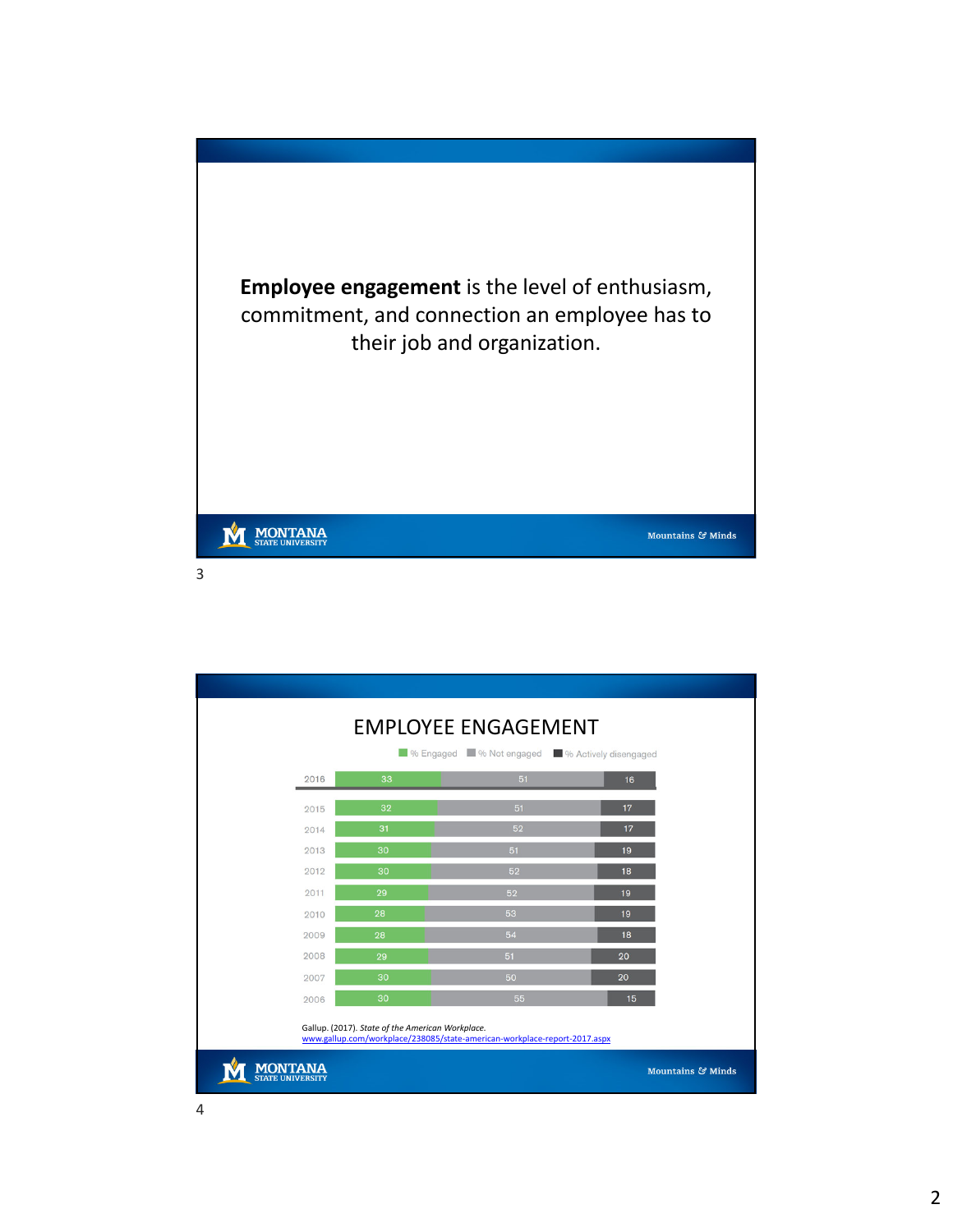

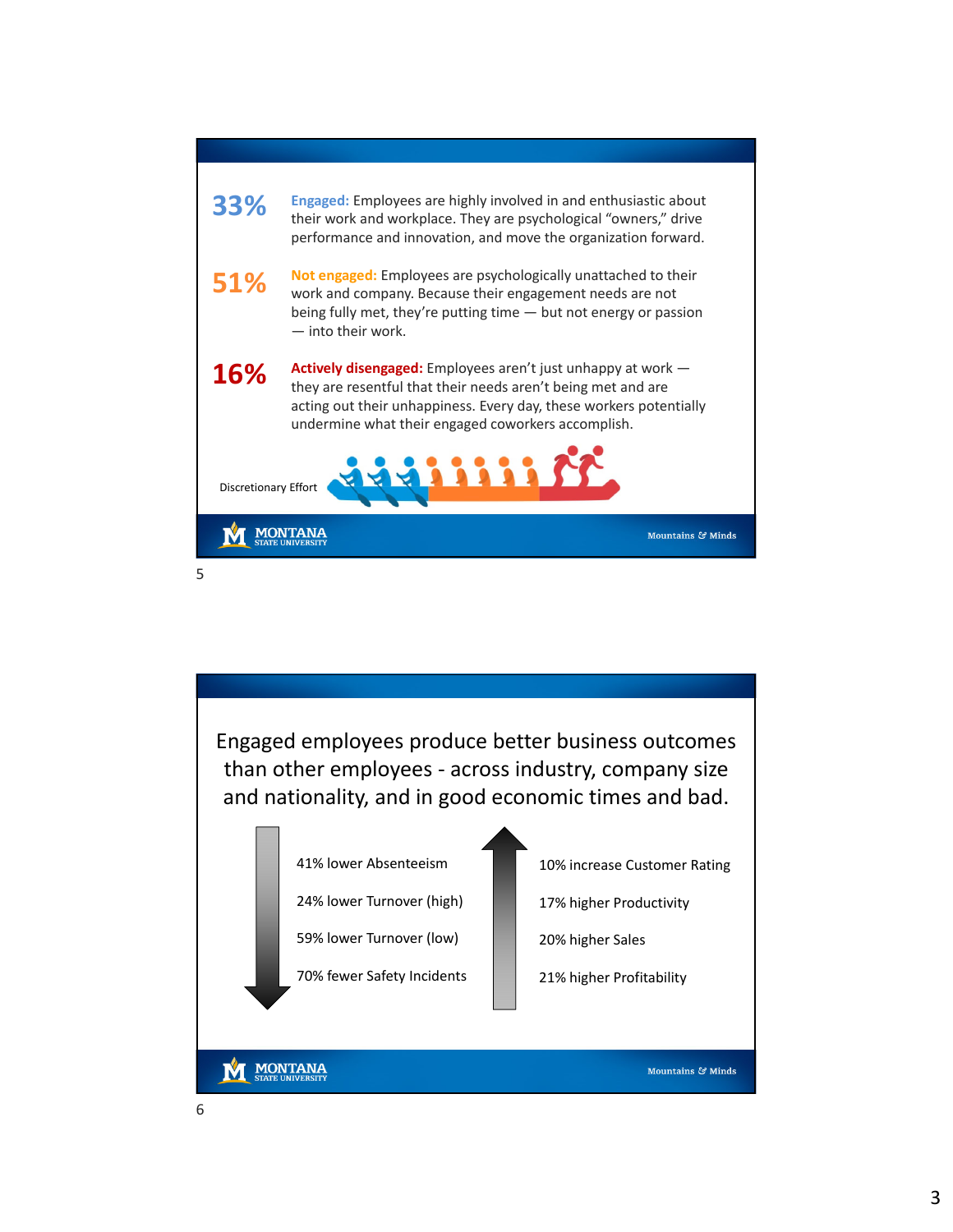## Regional (US and Canada) effect of the pandemic on employee engagement:

| <b>Indicator</b>                     | <b>Percent of</b><br><b>Employees</b> | <b>Percent Change</b><br>2019 - 2020 |
|--------------------------------------|---------------------------------------|--------------------------------------|
| Engagement                           | 34%                                   | $+2$                                 |
| <b>Stress</b>                        | 57%                                   | $+8$                                 |
| Worry                                | 48%                                   | $+10$                                |
| Sadness                              | 26%                                   | $+3$                                 |
| Anger                                | 22%                                   | $+7$                                 |
| <b>Thriving</b><br>(Life Evaluation) | 56%                                   | $-5$                                 |

Gallup. (2021). *State of the Global Workplace.* http://www.gallup.com/workplace/349484/state-of-the-global-workplace.aspx

**M** MONTANA

7

Mountains & Minds

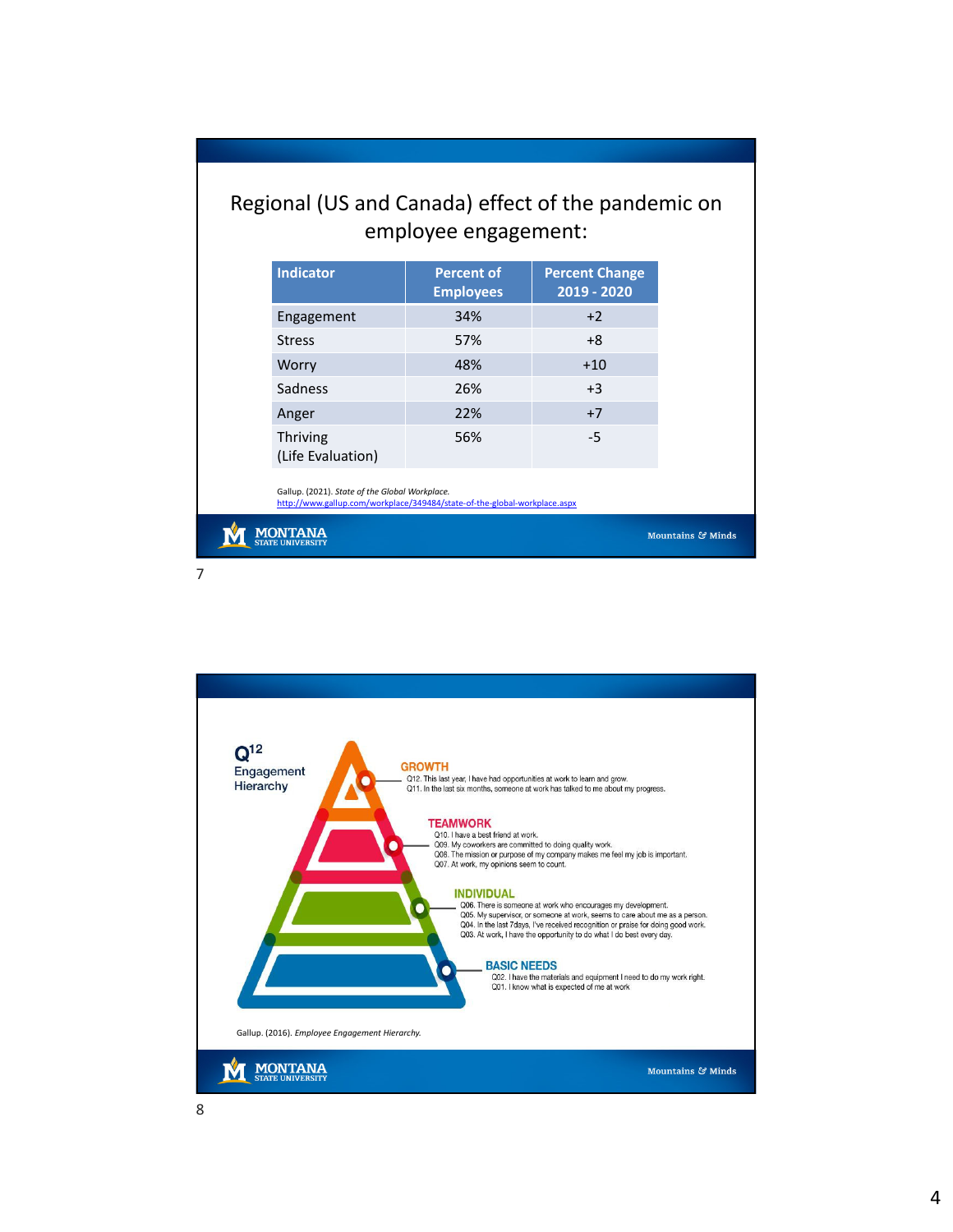## PROJECT ARTISTOTLE

- Dependability
- Structure and clarity
- Meaning
- Impact
- Psychological Safety

How much risk team members perceive and what consequences they believe they may face when asking a question, suggesting a new idea, or owning up to a problem.

Mountains & Minds

## **MONTANA** M

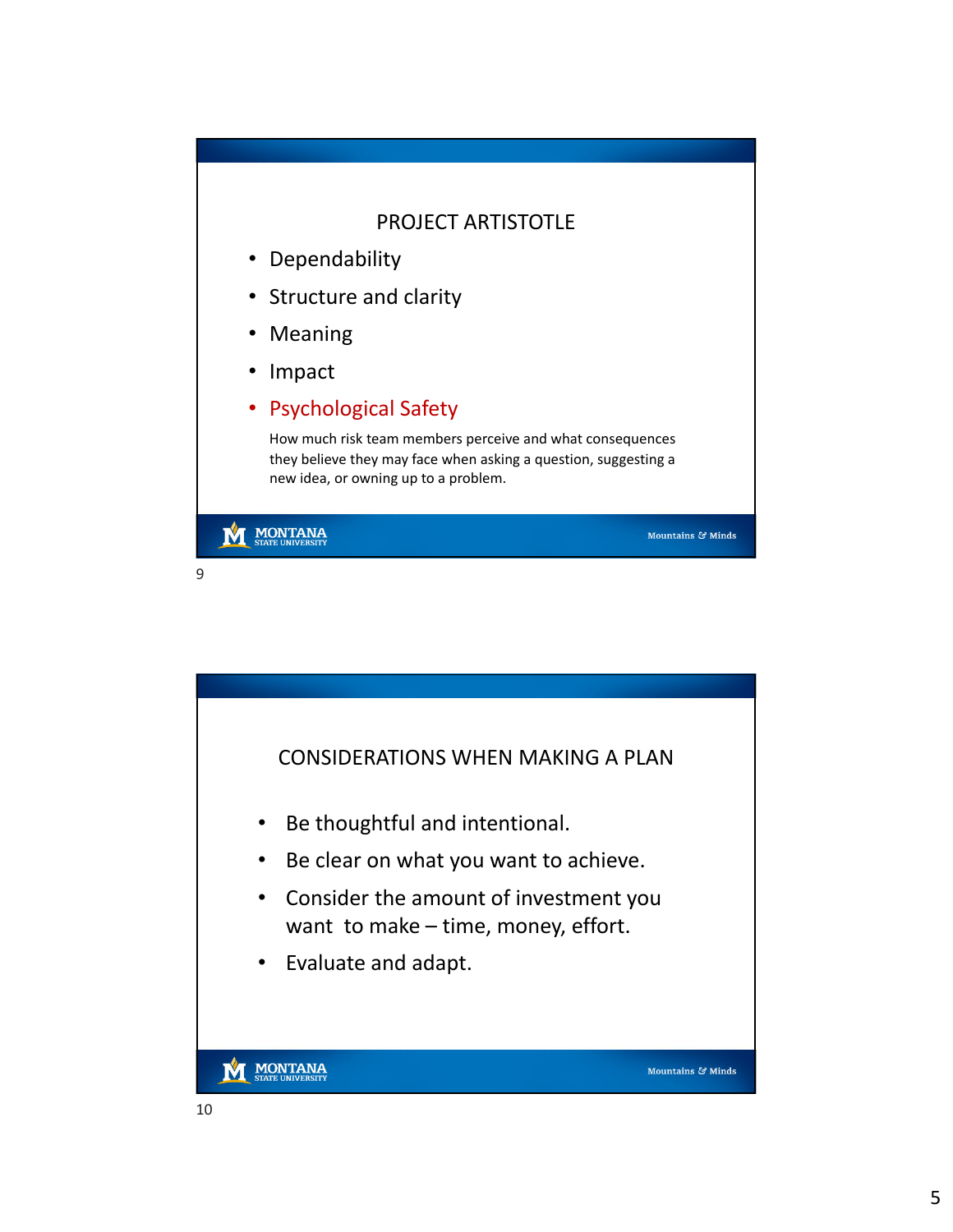